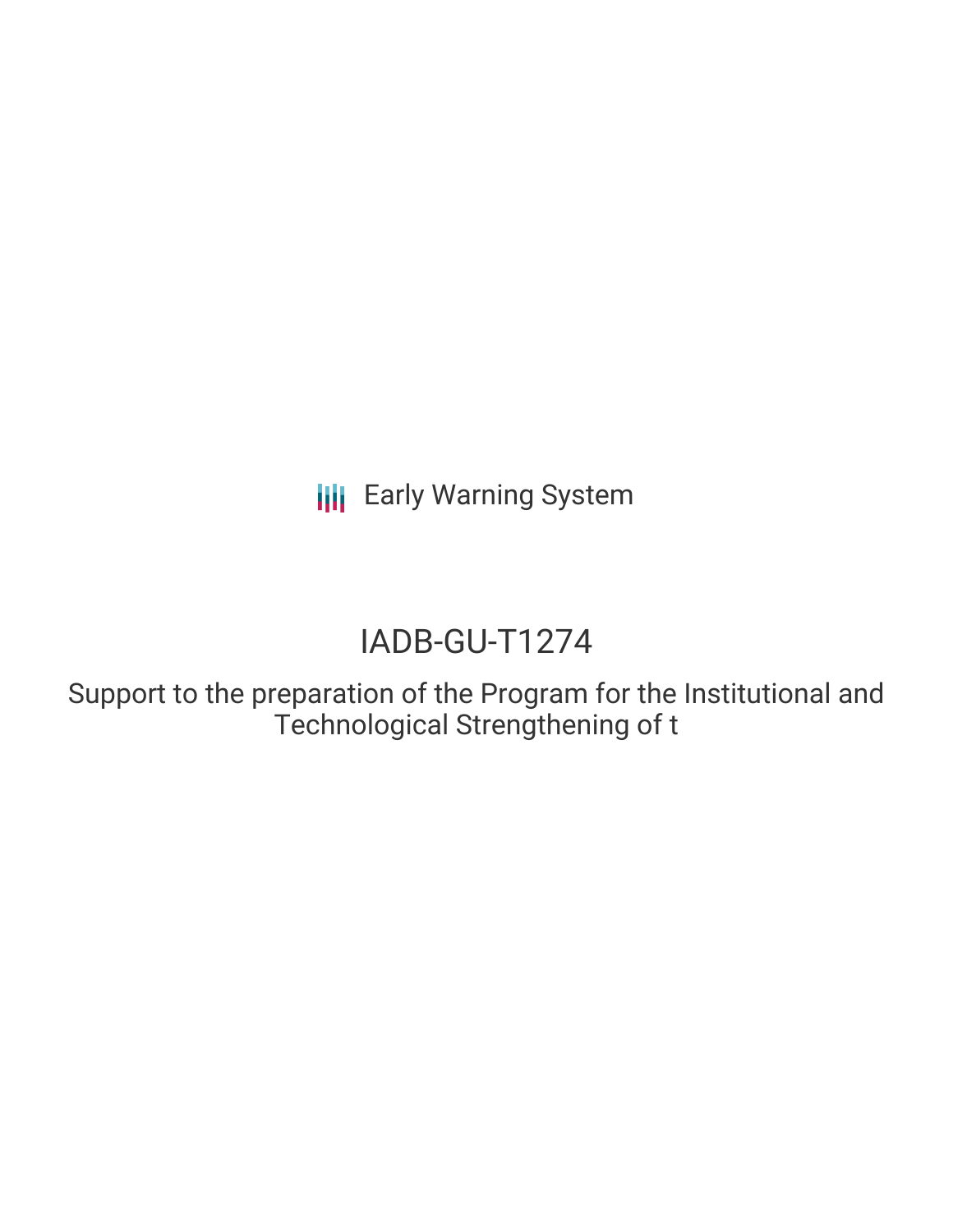

# **Quick Facts**

t

| <b>Countries</b>               | Guatemala                              |
|--------------------------------|----------------------------------------|
| <b>Financial Institutions</b>  | Inter-American Development Bank (IADB) |
| <b>Status</b>                  | Active                                 |
| <b>Bank Risk Rating</b>        | C.                                     |
| <b>Sectors</b>                 | <b>Technical Cooperation</b>           |
| <b>Investment Type(s)</b>      | Grant                                  |
| <b>Investment Amount (USD)</b> | $$0.40$ million                        |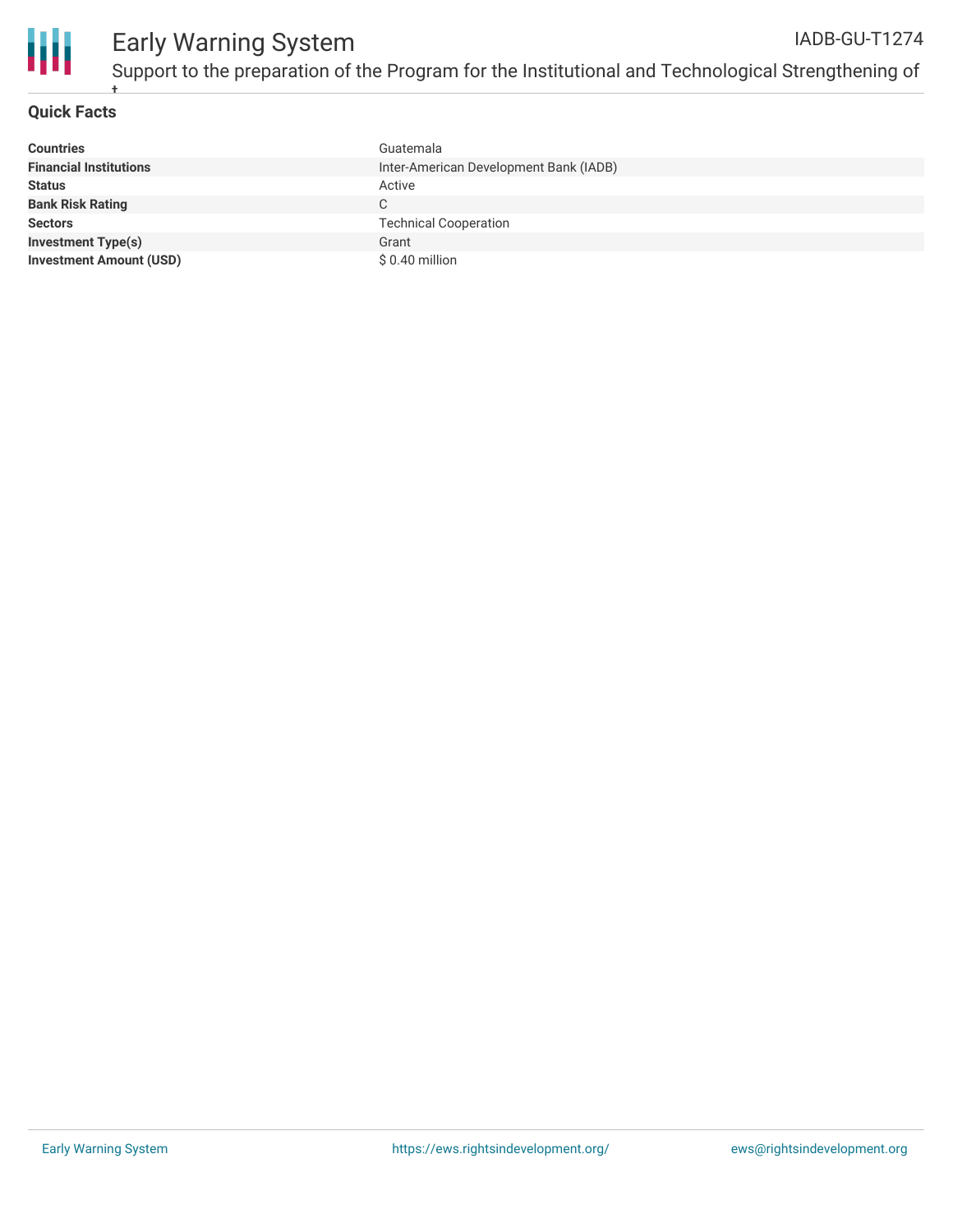

## **Project Description** t

From the IDB: "The objective of this Technical Cooperation (TC) is to support the preparation, kick-off and execution of the operation GU-L1162 ¿ Institutional and Technological Strengthening of the Superintendency of Tax Administration (hereinafter, the Program). The Program is currently at the design stage, and its objective is to increase tax collection, through the reduction of tax evasion and customs fraud. The Program is preliminarily structured into four components: (i) Domestic tax revenue, (ii) Customs, (iii) Tax audit and intelligence, and (iv) Information technology. The Program is aligned with Guatemala's Country Strategy 2017-2021 (under approval process) which has among its priorities the strengthening of public management through the increase of tax revenues."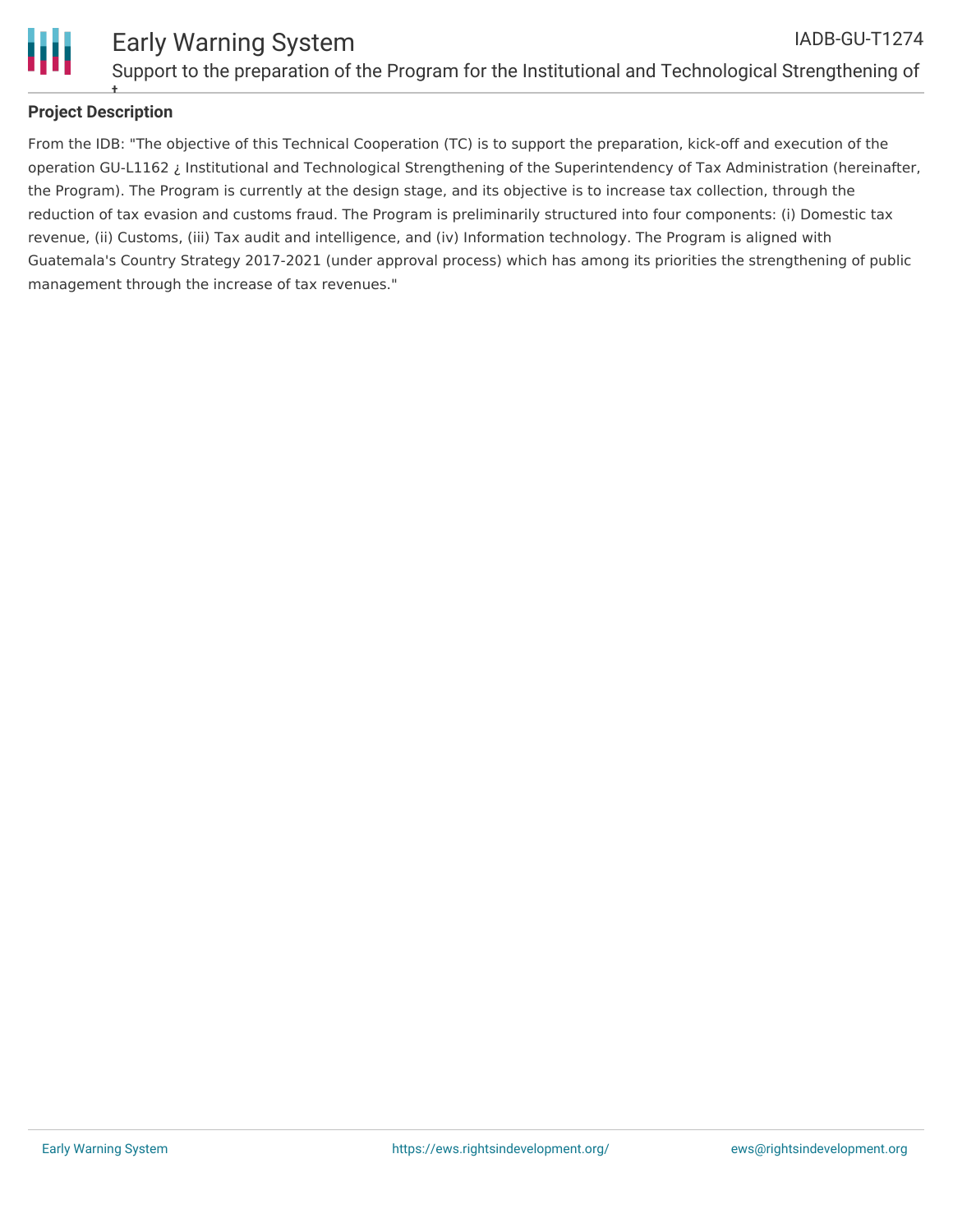

#### **Investment Description** t

• Inter-American Development Bank (IADB)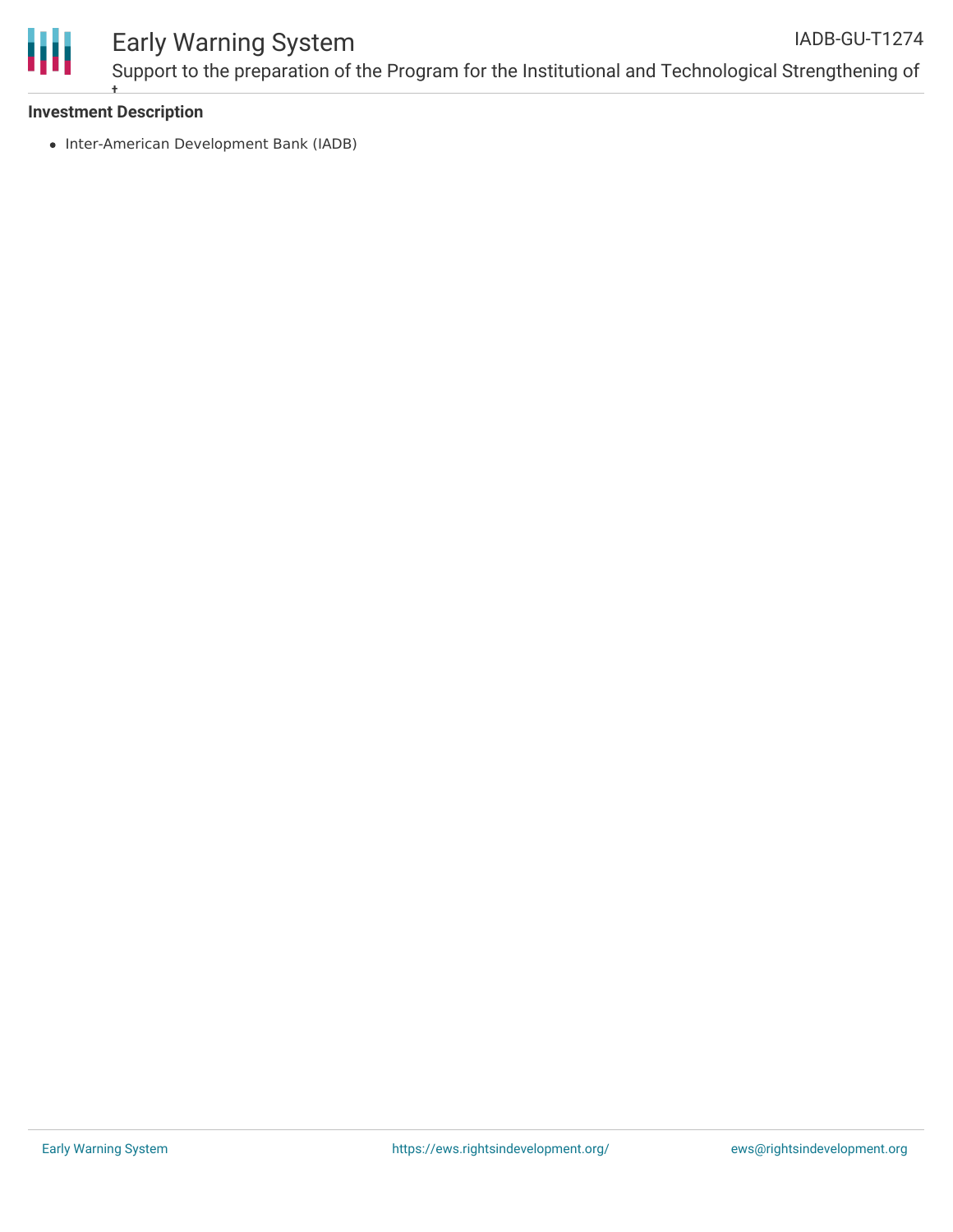

## **Contact Information** t

# ACCOUNTABILITY MECHANISM OF IADB

The Independent Consultation and Investigation Mechanism (MICI) is the independent complaint mechanism and fact-finding body for people who have been or are likely to be adversely affected by an Inter-American Development Bank (IDB) or Inter-American Investment Corporation (IIC)-funded project. If you submit a complaint to MICI, they may assist you in addressing the problems you raised through a dispute-resolution process with those implementing the project and/or through an investigation to assess whether the IDB or IIC is following its own policies for preventing or mitigating harm to people or the environment. You can submit a complaint by sending an email to MICI@iadb.org. You can learn more about the MICI and how to file a complaint at http://www.iadb.org/en/mici/mici,1752.html (in English) or http://www.iadb.org/es/mici/mici,1752.html (Spanish).